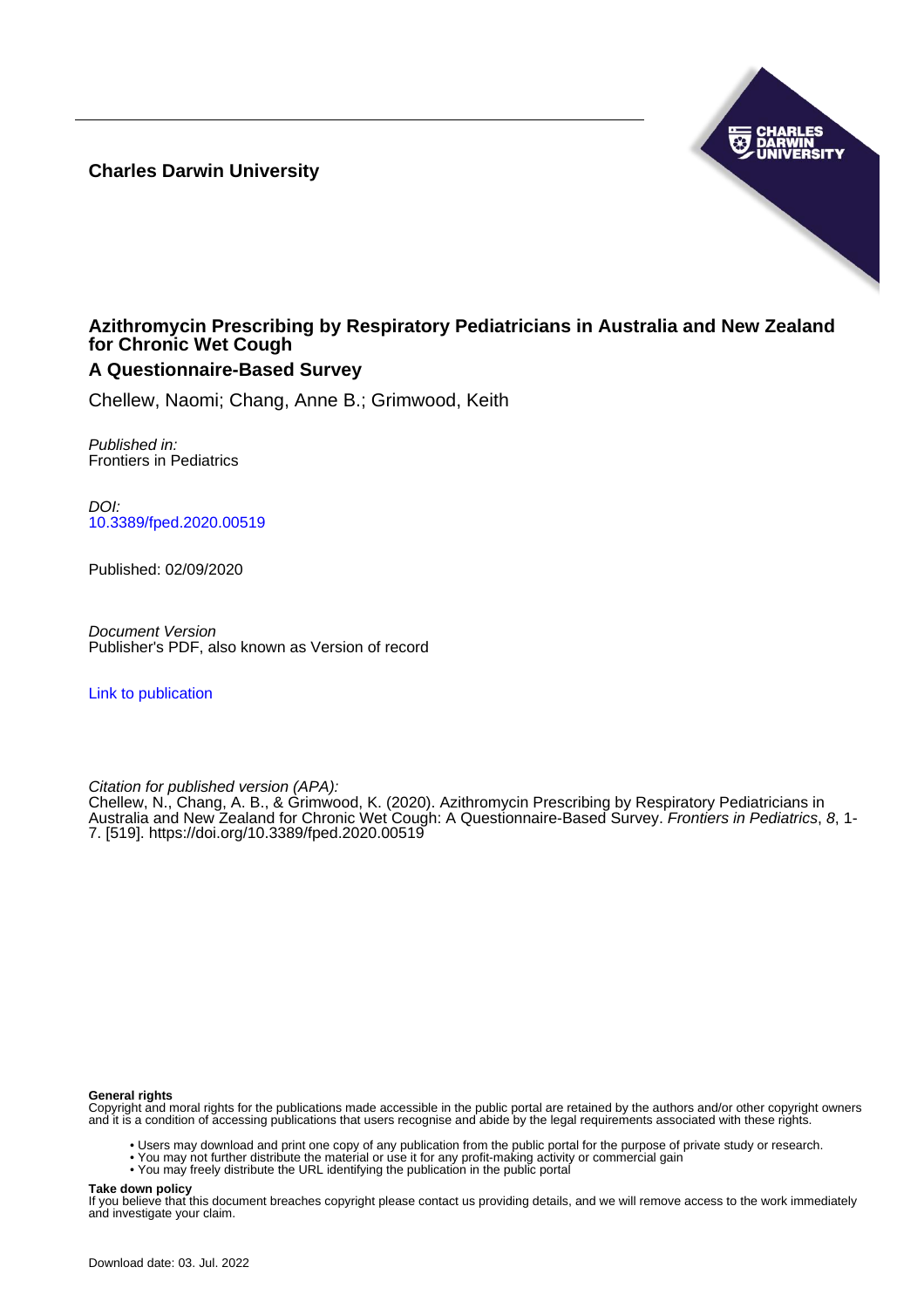



# Azithromycin Prescribing by [Respiratory Pediatricians in Australia](https://www.frontiersin.org/articles/10.3389/fped.2020.00519/full) and New Zealand for Chronic Wet Cough: A Questionnaire-Based **Survey**

## Naomi Chellew<sup>1\*</sup>, Anne B. Chang<sup>2,3</sup> and Keith Grimwood<sup>1,4</sup>

*<sup>1</sup> Department of Paediatrics, Gold Coast Health, Southport, QLD, Australia, <sup>2</sup> Department of Respiratory and Sleep Medicine, Queensland Children's Hospital and Australian Centre for Health Services Innovation, Queensland University of Technology, Brisbane, QLD, Australia, <sup>3</sup> Child Health Division, Menzies School of Health Research, Charles Darwin University, Darwin, NT, Australia, <sup>4</sup> School of Medicine and Menzies Health Institute Queensland, Griffith University, Gold Coast Campus, Southport, QLD, Australia*

**OPEN ACCESS** 

## Edited by:

*Kostas N. Priftis, National and Kapodistrian University of Athens, Greece*

## Reviewed by:

*Ahmad Kantar, Bergamaschi Hospital Institutes, Italy Charl Verwey, University of the Witwatersrand, South Africa*

\*Correspondence: *Naomi Chellew [naomi.chellew@health.qld.gov.au](mailto:naomi.chellew@health.qld.gov.au)*

### Specialty section:

*This article was submitted to Pediatric Pulmonology, a section of the journal Frontiers in Pediatrics*

Received: *03 June 2020* Accepted: *22 July 2020* Published: *02 September 2020*

#### Citation:

*Chellew N, Chang AB and Grimwood K (2020) Azithromycin Prescribing by Respiratory Pediatricians in Australia and New Zealand for Chronic Wet Cough: A Questionnaire-Based Survey. Front. Pediatr. 8:519. doi: [10.3389/fped.2020.00519](https://doi.org/10.3389/fped.2020.00519)* Aims: To determine how respiratory pediatricians across Australia and New Zealand prescribe azithromycin for children with chronic wet cough, including recurrent protracted bacterial bronchitis, chronic suppurative lung disease (CSLD) and bronchiectasis.

**Methods:** A prospective web-based questionnaire was emailed to members of the Pediatric Special Interest Group of the Thoracic Society of Australia and New Zealand (TSANZ) between April and May 2018. It comprised eight demographic and 15 clinically focused questions.

Results: Of the 73 respiratory pediatricians listed across Australia and New Zealand, 29 (40%) responded and all prescribed azithromycin for chronic wet cough. Twelve (41%) indicated that they would consider prescribing a short-course (2–4 weeks) of azithromycin for children with a chronic wet cough. Although most respondents reported prescribing long-term (>4-weeks) azithromycin for either CSLD (*n* = 23, 79%) or bronchiectasis ( $n = 24$ , 83%), only nine (31%) respondents would commence treatment if in the previous 12-months these children experienced three non-hospitalized exacerbations and just 12 (41%) would do so if there had been two hospitalisations for severe exacerbations during the same period in accordance with the TSANZ national guidelines. A lower threshold for prescribing azithromycin was described for Indigenous children or if co-morbidities were present. None prescribed azithromycin for >24-months. Macrolide-resistance was reported in *Streptococcus pneumoniae* and *Staphylococcus aureus.*

**Conclusion:** Although Australian and New Zealand respiratory pediatricians in this survey prescribed azithromycin for chronic wet cough most often in children with either CSLD or bronchiectasis, many did so outside the current national guidelines. Reasons for this need exploring.

Keywords: azithromycin, chronic cough, protracted bacterial bronchitis, chronic suppurative lung disease, bronchiectasis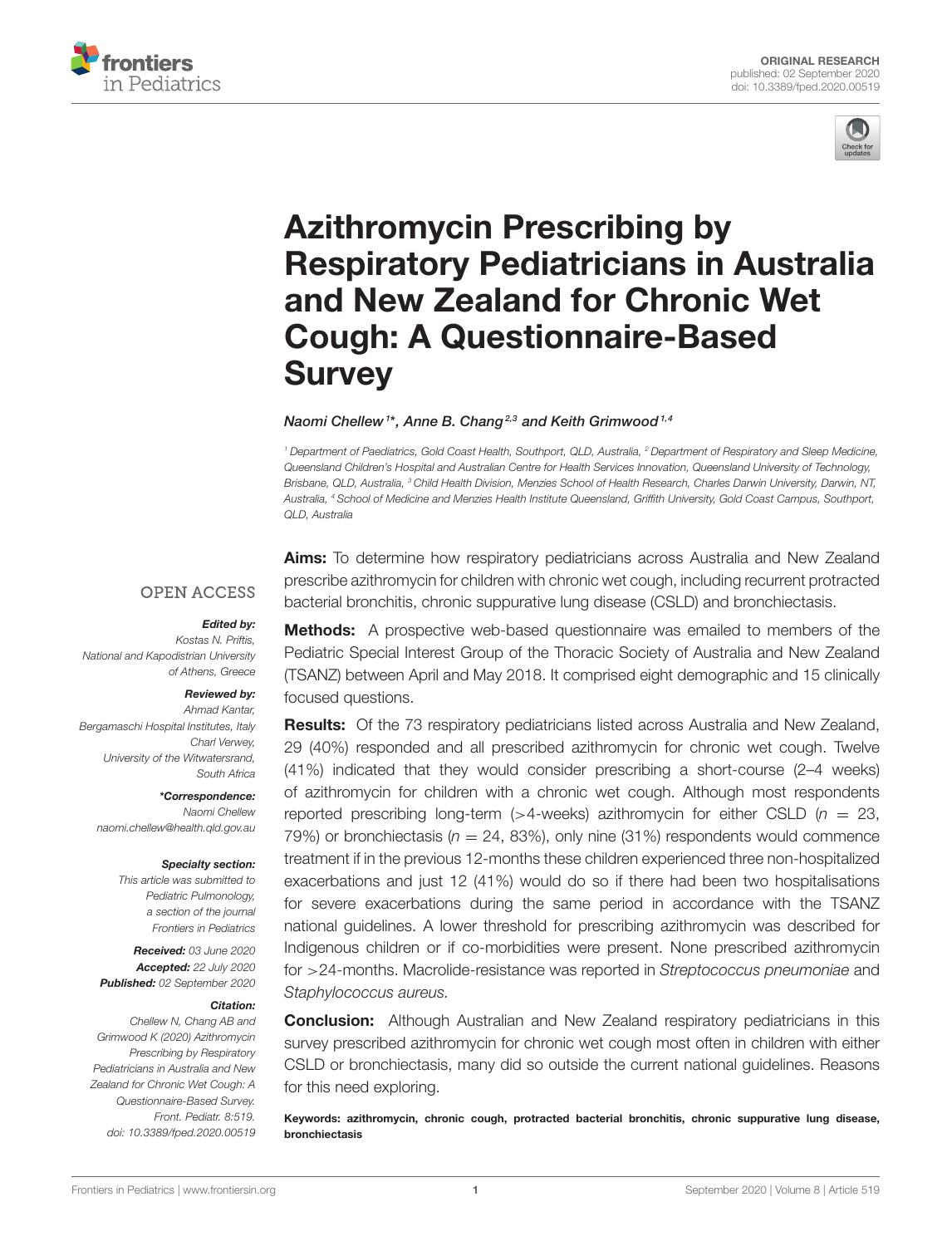# INTRODUCTION

Chronic (>4-weeks) wet cough accompanied by bacterial infection and neutrophilic infiltration of the lower airways are common clinical features of endobronchial suppuration present in protracted bacterial bronchitis (PBB), recurrent protracted bacterial bronchitis (rPBB), chronic suppurative lung disease (CSLD), and bronchiectasis. They form a continuum of increasing severity and are being recognized increasingly in children worldwide, [\(1\)](#page-6-0) especially among disadvantaged Indigenous populations [\(2\)](#page-6-1). As early and effective therapy influences prognosis and quality of life in children with these chronic pulmonary disorders, it is essential that treating physicians are aware of how to optimize their management [\(2,](#page-6-1) [3\)](#page-6-2). Despite antibiotics being considered critical for treating conditions associated with a chronic wet or productive cough, there is limited clinical trial evidence informing optimal antibiotic choice and dosing regimens, or when and in whom to commence long-term antibiotics and how to conduct ongoing monitoring of their effectiveness.

The macrolide, azithromycin, is a potentially attractive option for treating patients with a chronic wet cough. It is well-tolerated, has good oral bioavailability and a prolonged half-life allowing convenient once-daily or even one-to three times weekly dosing [\(4\)](#page-6-3). Importantly, azithromycin is active against most strains of Haemophilus influenzae, Moraxella catarrhalis, Streptococcus pneumoniae and Staphylococcus aureus, pathogens commonly identified in patients with PBB, rPBB, CSLD and bronchiectasis [\(4,](#page-6-3) [5\)](#page-6-4). Furthermore, azithromycin has immunomodulatory properties that may limit airway wall damage secondary to infection and inflammation [\(4\)](#page-6-3). However, azithromycin also induces macrolide resistance amongst commensal and pathogenic organisms, which may have adverse effects at a personal health and population-level [\(6\)](#page-6-5).

National [Thoracic Society of Australia and New Zealand [TSANZ]] guidelines for managing chronic cough, [\(7\)](#page-6-6) as well as recent counterpart European and North American guidelines that have had input from Australian and New Zealand pediatricians [\(8,](#page-6-7) [9\)](#page-6-8), recommend 2–4 weeks of antibiotic therapy (usually oral amoxicillin-clavulanate) for treating PBB, with macrolides reserved for those with penicillin allergy. For adults and children with CSLD and bronchiectasis, recent TSANZ guidelines exist, but there are no similar European or North American published guidelines for children with bronchiectasis. The TSANZ guidelines recommend that macrolides are used only as long-term (>4-weeks) oral antibiotics and for a limited period of 12–24 months in those experiencing three or more exacerbations and/or at least two respiratory hospitalisations in the previous year [\(10\)](#page-6-9). For children, these recommendations were based on a single placebocontrolled, randomized controlled trial (RCT) of azithromycin in Indigenous Australian and New Zealand children, which showed azithromycin administered in a single weekly dose for up to 24-months resulted in a 50% reduction in acute exacerbations compared with participants given placebo [\(11\)](#page-6-10). Those prescribed long-term macrolides must be without nontuberculous mycobacterial (NTM) infection and in adults lack risk factors for QTc interval prolongation with a normal electrocardiogram [\(10\)](#page-6-9). As the optimal duration of long-term therapy is unknown, some experts recommend a more pragmatic approach if there is a seasonal component to the exacerbation frequency, limiting treatment to the months of the year where exacerbations have been most frequent [\(12\)](#page-7-0).

Despite these recommendations, amongst the macrolides, azithromycin has become a popular choice for treating children with a chronic wet cough in some regions of Australia where more than 50% of those undergoing bronchoscopy for this symptom have received this antibiotic in the preceding 14-days [\(13\)](#page-7-1). This high use of macrolides has implications for community antimicrobial resistance [\(14\)](#page-7-2).

Against this background we sought to determine the prescribing of azithromycin by Australian and New Zealand respiratory pediatricians for pulmonary disorders associated with a chronic wet cough and how this aligns with the national management guidelines.

## **METHODS**

A pilot web-based questionnaire was designed and sent to two respiratory pediatricians and to 11 general pediatricians practicing on the Gold Coast, South-East Queensland, Australia. Following additional amendments, the SurveyMonkey incorporated questionnaire (SurveyMonkey Australia Pty Limited, Sydney, Australia) was then electronically distributed via email in April 2018 to the 73 members of the TSANZ Pediatric Special Interest Group. The email was re-distributed twice again over the following 6-weeks.

Clinicians were presented with 23 questions in the survey; eight questions gathered demographic information and explored the nature of their clinical practice, whilst the remaining 15 questions related to prescribing azithromycin (**[Appendix S1](#page-6-11)**, Supporting Information). The Gold Coast Hospital and Health Services Human Research Ethics Committee approved this study (HREC/18/QGC/40).

## **Definitions**

We used the following definitions for the survey:

PBB: an isolated chronic (>4-weeks) wet or moist cough without specific pointers to an underlying cause and which resolves after a 2–4 weeks course of oral antibiotics [\(8\)](#page-6-7).

**rPBB**: >3 episodes of PBB in a 12-month period [\(15\)](#page-7-3).

**CSLD**: where symptoms and signs of bronchiectasis are present, but there is no high-resolution computed-tomography (HRCT) scan evidence of this diagnosis [\(16\)](#page-7-4).

**Bronchiectasis**: characterized by chronic wet cough with a variable response to antibiotics, frequent pulmonary exacerbations and HRCT scan evidence of one or more abnormally dilated bronchi [\(17\)](#page-7-5).

## RESULTS

Overall, 29/73 (40%, 15 males) physicians responded to the questionnaire. Their modal decade of medical graduation was 2000–2009. Respondents came from New Zealand and all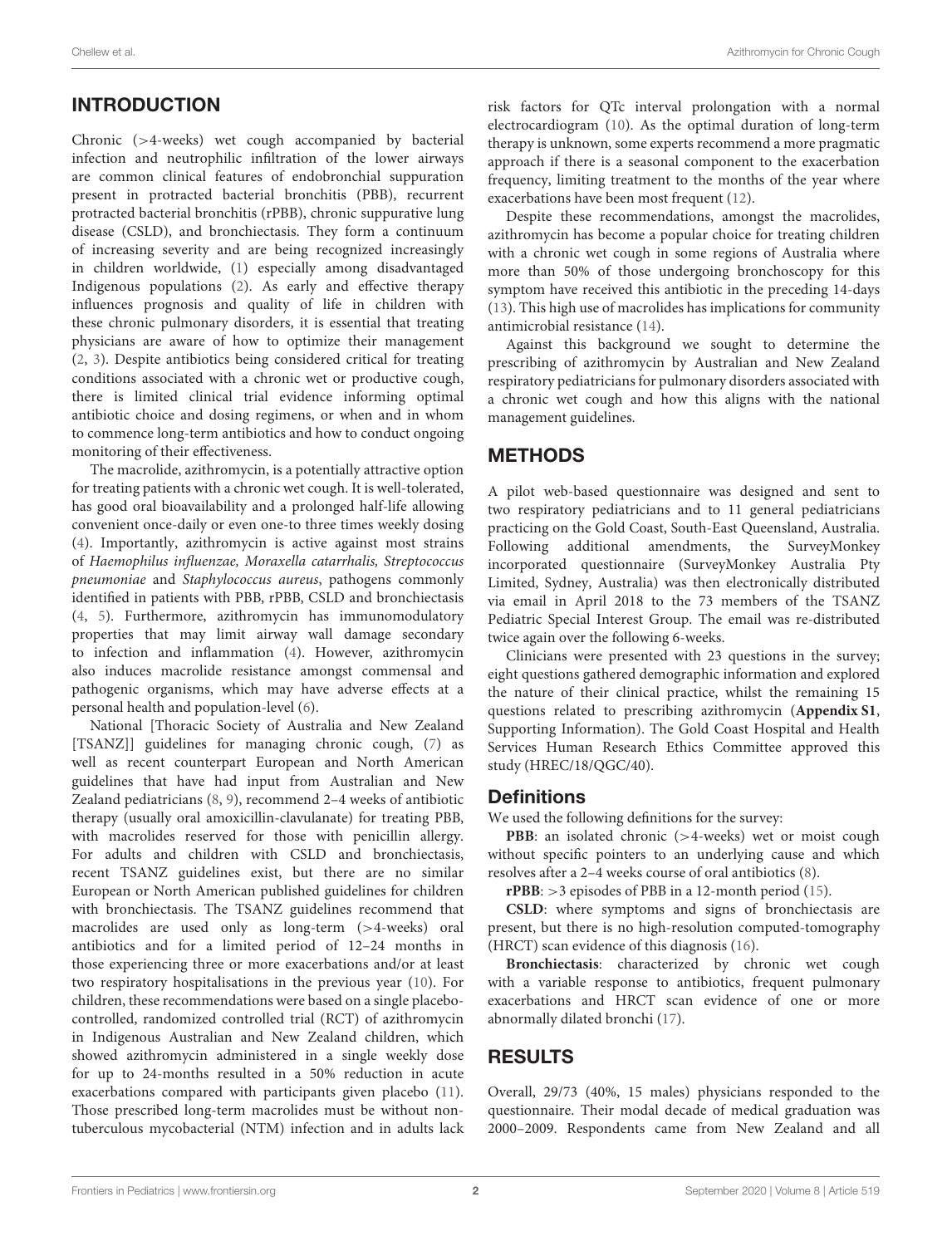Australian states/territories other than Tasmania, with the greatest number practicing in Queensland (9/29, 31%). Eighteen (62%) worked solely in public hospitals (including two who practiced in two states), 11 (38%) had both private and public hospital sessions and two (7%) also worked in community clinics. Annually, most physicians saw <25 cases of rPBB  $(n = 16, 55\%)$ , CSLD  $(n = 17, 59\%)$  and bronchiectasis  $(n = 19, 66\%$  respondents), but two from tertiary pediatric hospitals managed individually >75 patients for each of the three conditions (**[Figure 1](#page-4-0)**).

Azithromycin was prescribed by all 29 respondents with 14 (48%) using this antibiotic to treat >25 children for a chronic wet cough in the previous 12-months. Although not a recommended first-line antibiotic for PBB, 12 (41%) would consider using it in a short course (2–4 weeks) to treat a chronic wet cough. Other indications for contemplating short courses of azithromycin were rPBB  $(n = 9, 31\%)$  and non-severe exacerbations in children with CSLD ( $n = 10, 34\%$ ), bronchiectasis ( $n = 9, 31\%$ ) or chronic aspiration ( $n = 5$ , 17%). However, only two (7%) prescribed azithromycin as first-line treatment for these conditions.

In contrast, most respondents considered long-term azithromycin ( $>4$ -weeks) for CSLD ( $n = 23, 79\%$ ) and bronchiectasis ( $n = 24, 83\%$ ). Interestingly, nine (31%) also used longer courses of azithromycin for PBB. Overall, just nine (31%) respondents would follow TSANZ guidelines [\(10\)](#page-6-9) by prescribing long-term azithromycin to children with either CSLD or bronchiectasis and who had experienced three non-hospitalized exacerbations in the previous 12-months, while only 12 (41%) would initiate azithromycin following two hospitalisations for these children during the same 12-month period. Two respiratory pediatricians confined prescribing long-term azithromycin to their cystic fibrosis (CF) patients and another prescribed the antibiotic routinely for all patients with bronchiectasis, irrespective of their exacerbation history in the last 12-months.

Prior to commencing azithromycin, respondents ordered a range of investigations, the most frequent being sputum bacteriology ( $n = 27, 93\%$ ) and spirometry ( $n = 23, 79\%$ ) in children able to expectorate and perform lung function tests, respectively. However, only 17 (58%) requested NTM cultures when collecting sputum. Although not specifically recommended for children in the TSANZ guidelines, [\(10\)](#page-6-9) 10 (35%) performed a baseline electrocardiogram and two (7%) checked hearing before commencing long-term azithromycin. Only one respiratory pediatrician did not order any investigations, while another two rarely commenced azithromycin without performing bronchoscopy.

Contraindications for commencing azithromycin identified by the responding respiratory pediatricians included hypersensitivity to macrolides ( $n = 27, 93\%$ ), NTM infection  $(n = 21, 72\%)$  and abnormal liver function tests  $(n = 15, 52\%).$ Once the decision was made to begin long-term azithromycin, the most common dose prescribed was 10 mg/kg (up to 250 mg) three-times a week, which was used by 90% of respiratory pediatricians. Other dosing regimens employed included 500 mg three-times a week (17%), 5 mg/kg (up to 250 mg) daily (14%), and weekly dosing of 30 mg/kg (14%). The duration of azithromycin long-term therapy was <6-months if prescribed only during the winter season, otherwise courses were for periods of 6–24 months or until clinically stable and having had no exacerbations in the last 6-months (**[Figure 2](#page-4-1)**). While taking azithromycin, most patients were reviewed by their respiratory pediatrician every 3-months ( $n = 22, 76\%$ ) and 26 (90%) reported monitoring lung function using spirometry and 22 (76%) performed sputum cultures in those able to perform either of these tests, respectively. Another eight (28%) monitored liver function tests.

Reasons given by respiratory pediatricians for discontinuing azithromycin prematurely included if children experienced severe gastrointestinal adverse effects ( $n = 21, 72\%$ ), there was no improvement after 3–6 months ( $n = 19, 66\%$ ) if NTM was cultured in sputum ( $n = 19, 66\%$ ), when macrolide-resistant pathogens were detected ( $n = 15, 52\%$ ) or if there was poor adherence with the medication ( $n = 3$ , 10%).

The most common benefit found in children receiving longterm azithromycin was reduced pulmonary exacerbations, which was reported by 28 (97%) respondents (**[Figure 3](#page-5-0)**). In contrast, most ( $n = 17,58\%$ ) were uncertain how long the beneficial effects persisted after ceasing the antibiotic, while seven (24%) believed beneficial effects lasted for another 3–12 months.

Macrolide-resistant pathogens were reported by 18 (62%) respiratory pediatricians in children taking azithromycin. The remaining 11 did not observe or test for macrolide resistance in sputum-cultured pathogens. Macrolide-resistance was reported in H. influenzae by eight (28%) respondents, in S. pneumoniae and S. aureus each by another six (21%) and in M. catarrhalis by four physicians (14%).

Finally, 18 (62%) respondents were more likely to prescribe azithromycin for Indigenous children, while 15 (52%) also reported being more likely to prescribe the antibiotic for those with major underlying co-morbidities (e.g., congenital heart disease, neuromuscular disorder, cerebral palsy, acquired brain injury, congenital immune deficiency or immunosuppression). One reason provided for preferring azithromycin was the convenience of once-daily over multiple-daily dosing for the antibiotic when treating PBB, rPBB, and non-severe exacerbations of CSLD and bronchiectasis.

# **DISCUSSION**

The survey identified the current prescribing practices of respiratory pediatricians across Australia and New Zealand for azithromycin in children with a chronic wet cough. We found that azithromycin was used widely. However, adherence to current national recommendations and guidelines were not always followed closely.

Areas of current practice of respiratory pediatricians in accordance with the TSANZ recommendations included 93% not using azithromycin as first-line treatment for either isolated chronic wet cough associated with PBB and rPBB [\(7\)](#page-6-6) or for non-severe respiratory exacerbations of CSLD or bronchiectasis [\(10\)](#page-6-9). Since completing the current survey, two RCTs involving azithromycin for treating non-severe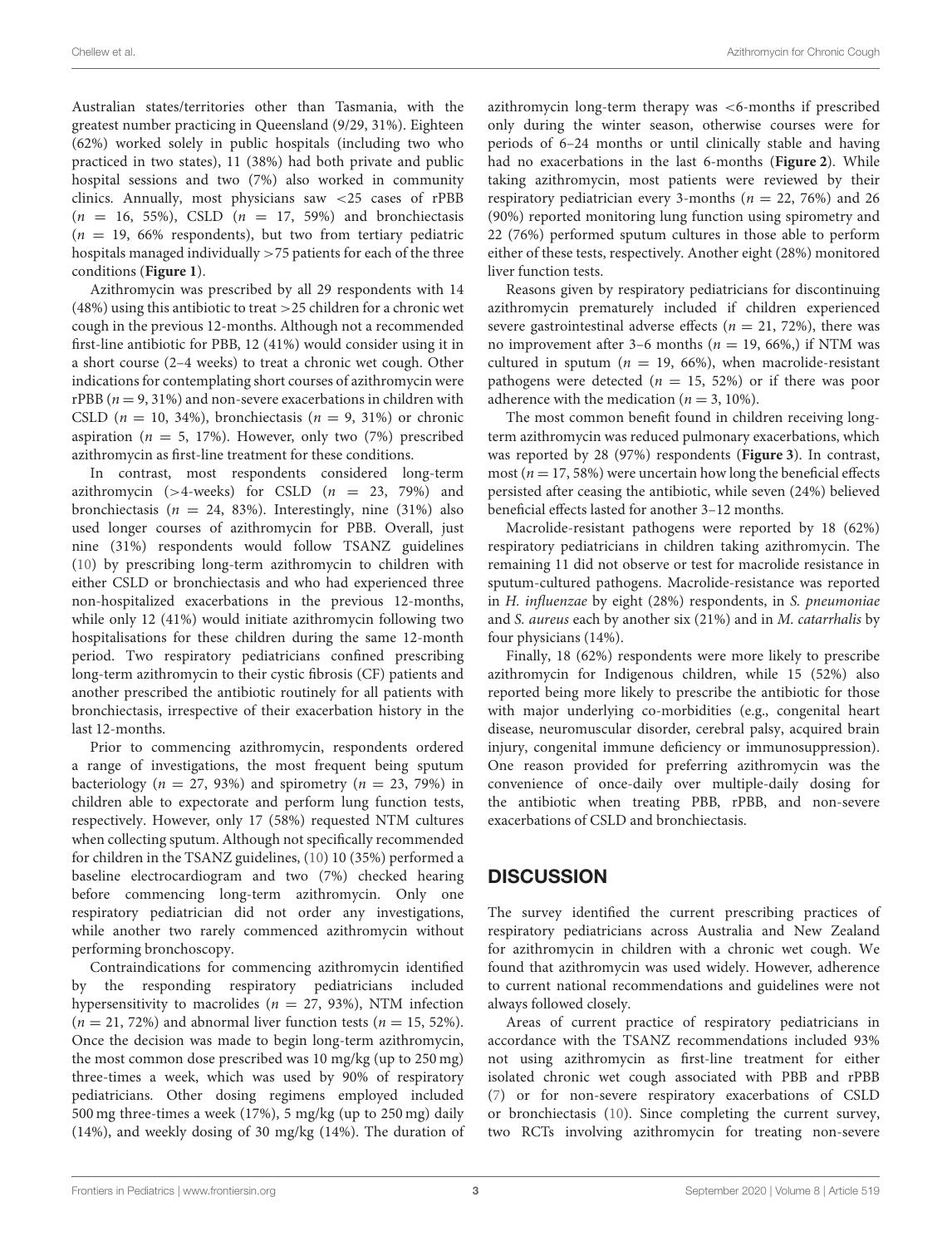

<span id="page-4-0"></span>FIGURE 1 | Numbers of children with recurrent protracted bacterial bronchitis, chronic suppurative lung disease, and bronchiectasis seen by survey respondents annually (response to Q6).



<span id="page-4-1"></span>exacerbations of bronchiectasis in children have been published [\(18,](#page-7-6) [19\)](#page-7-7). BEST-1 was a multi-centre, three-arm, doubledummy, placebo-controlled RCT conducted in Australia and New Zealand [\(18\)](#page-7-6). Oral amoxicillin-clavulanate was significantly superior to placebo at achieving symptom resolution after 14 days treatment and while those receiving oral azithromycin also reached the traditional statistical significance level (compared to placebo,  $p=0.042$ ), the *a-priori* defined significance level  $(p < 0.0245)$  was not achieved. Furthermore, in BEST-2, a double-blind, double-dummy RCT also conducted in centers across Australia and New Zealand, oral azithromycin was noninferior within a 20% margin to oral amoxicillin-clavulanate after 21-days treatment [\(19\)](#page-7-7). However, episodes responding to treatment took on average 4-days longer to resolve in those receiving azithromycin than children allocated to amoxicillinclavulanate, a statistically significant result. In both studies macrolide-resistant pathogens emerged during treatment with azithromycin, but not with amoxicillin-clavulanate [\(18,](#page-7-6) [19\)](#page-7-7). Taken together, oral amoxicillin-clavulanate should remain the antibiotic of first-choice for treating PBB, rPBB, and non-severe exacerbations of CSLD and bronchiectasis, with azithromycin reserved for those with genuine penicillin allergy or where adherence is problematic.

In contrast, with most respondents avoiding short-courses of azithromycin for first-line treatment, almost one-third consider using longer azithromycin courses (>4-weeks) to treat isolated chronic cough of PBB or rPBB. This practice highlights differences between Australian [\(7\)](#page-6-6) and British [\(20\)](#page-7-8) guidelines where the latter advocate at least 4–6 weeks treatment. However, unlike the Australian and other international PBB guidelines, the British recommendation is not based upon prospective cohort or trial data and this is an important knowledge gap that requires addressing [\(7–](#page-6-6)[9,](#page-6-8) [20\)](#page-7-8).

When prescribing long-term azithromycin, respondents adhered to TSANZ recommendations [\(10\)](#page-6-9) with none using courses >24-months. Consistent with some expert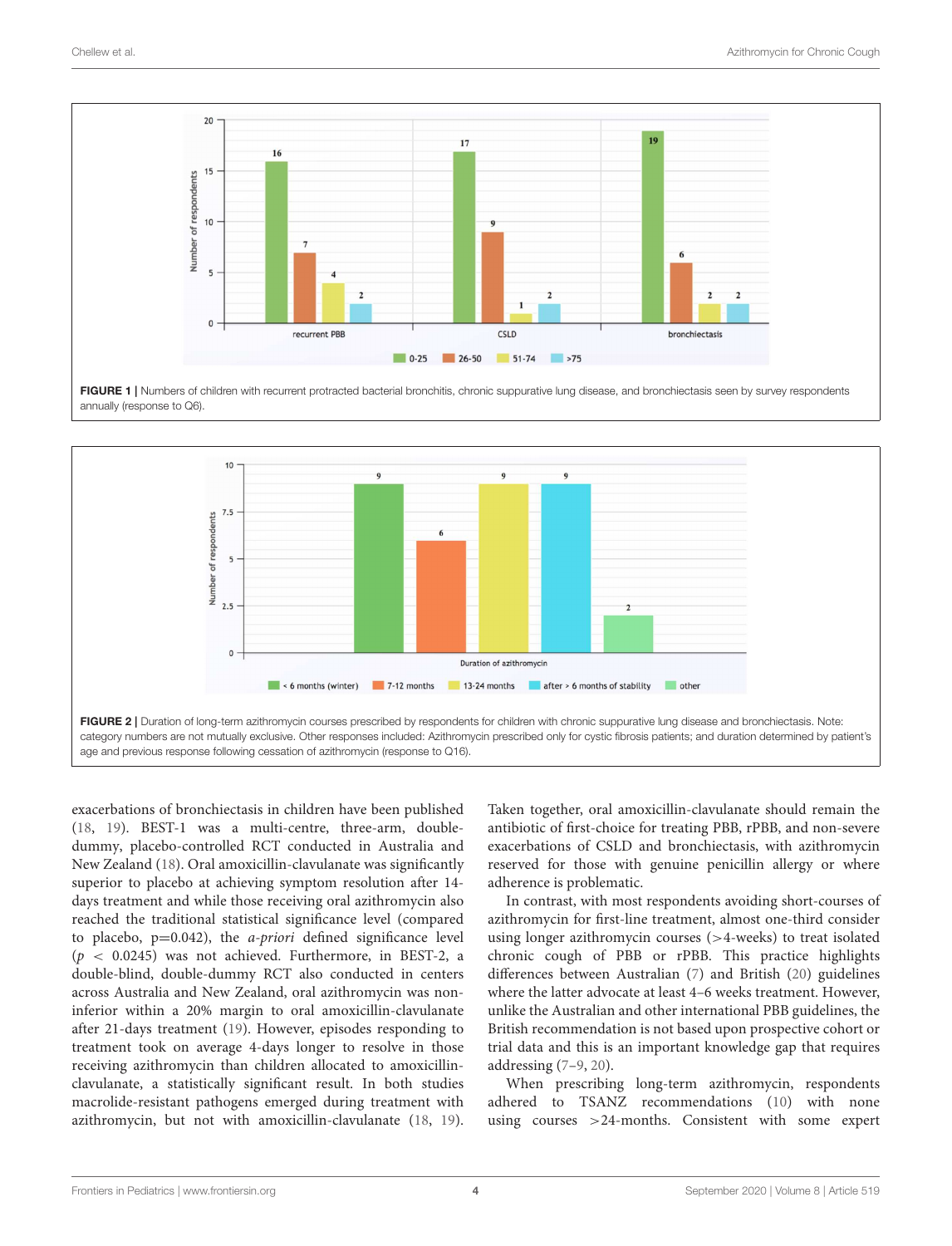

<span id="page-5-0"></span>recommendations, [\(12\)](#page-7-0) long-term azithromycin was prescribed by almost one-third of respiratory pediatricians for just the winter season. This practice highlights that the optimal duration for long-term azithromycin is uncertain and more trials are needed. For example, examination of our placebo-controlled RCT of long-term azithromycin in children with CSLD and bronchiectasis indicated that the maximal benefit from the antibiotic occurred between 4 and 15-months of therapy, [\(11\)](#page-6-10) while in children with CF, clinical benefits may disappear after just 12-months of treatment [\(21\)](#page-7-9).

Our survey also identified practices that deviated from the current TSANZ guidelines for long-term azithromycin in children with CSLD and bronchiectasis. Only one-third of respondents prescribed azithromycin for children experiencing three exacerbations and just 41% of respondents would do so for those with two respiratory hospitalisations in the previous year. Moreover, before commencing azithromycin <60% requested NTM cultures from those capable of producing sputum. Similar disparities between TSANZ guideline recommendations and actual clinical practice were also observed recently in Australian adults with bronchiectasis [\(22\)](#page-7-10). Reassuringly, data from children with CF indicate that unlike in the elderly, azithromycin in children was not associated with sensorineural hearing loss or QTc interval prolongation [\(23\)](#page-7-11). Azithromycin induces antibiotic resistance, which is an emerging public health threat [\(6\)](#page-6-5). Overall, 14–28% reported macrolide resistance in H. influenzae, S. pneumoniae, M. catarrhalis and S. aureus. The increased incidence of macrolide-resistance in S. pneumonia and S. aureus following azithromycin is well-documented in Australian children with CSLD and bronchiectasis [\(11,](#page-6-10) [18,](#page-7-6) [19,](#page-7-7) [24\)](#page-7-12). However, it is difficult to interpret resistance reported for H. influenzae and M. catarrhalis as these organisms decline with azithromycin and resistance is uncommon, even in regions of high macrolide use, such as the Northern Territory of Australia [\(11,](#page-6-10) [24\)](#page-7-12).

Guidelines seek to decrease the gap between research and current practice and to reduce inappropriate variability in practice. However, the use of guidelines is highly variable. Those that improve patient outcomes and are based on good evidence are more likely to be used and adopted into clinical practice [\(25\)](#page-7-13). Our study did not evaluate why some respondents did not adhere to the relevant guideline. Possible reasons include insufficient evidence to support a recommendation, lack of awareness of the guidelines, conflicting data, and inadequate guideline dissemination and implementation [\(26\)](#page-7-14). While the TSANZ guidelines were transparent and based on systematic reviews, they were limited by the large knowledge gaps involving when, in whom and how to prescribe azithromycin for children with chronic wet cough [\(7](#page-6-6)[–10\)](#page-6-9).

The global tendency to overuse antibiotics in general, especially for acute respiratory infections, is well-documented and that specifically for azithromycin has been reported [\(27\)](#page-7-15). In non-acute respiratory diseases, azithromycin is being trialed increasingly for many non-infectious conditions, including asthma, [\(28\)](#page-7-16) refractory chronic cough, [\(29\)](#page-7-17) and pulmonary fibrosis [\(30\)](#page-7-18). In this context and the lack of RCTs on the managing of PBB and recurrent PBB, [\(8,](#page-6-7) [9\)](#page-6-8) the use of azithromycin outside current evidence-based guidelines is not surprising. However, given the implications for community antimicrobial resistance when macrolide use is high, [\(14\)](#page-7-2) survey data like our study is arguably important.

Our study is the first examining the use of azithromycin for respiratory conditions not related to acute respiratory infections (PubMed search on 30th May 2020). As we are based in Australasia, we surveyed Australian and New Zealand respiratory pediatrician prescribing practice for azithromycin. Despite our study's important findings, it has substantial limitations. Firstly, our response rate across Australia and New Zealand was just 40%, and thus the data might not represent the practice of all respiratory pediatricians because of the 60% non-response bias. However, this rate is similar to other surveys where the denominator is known; such as a recent survey on clinicians' practice in managing pediatric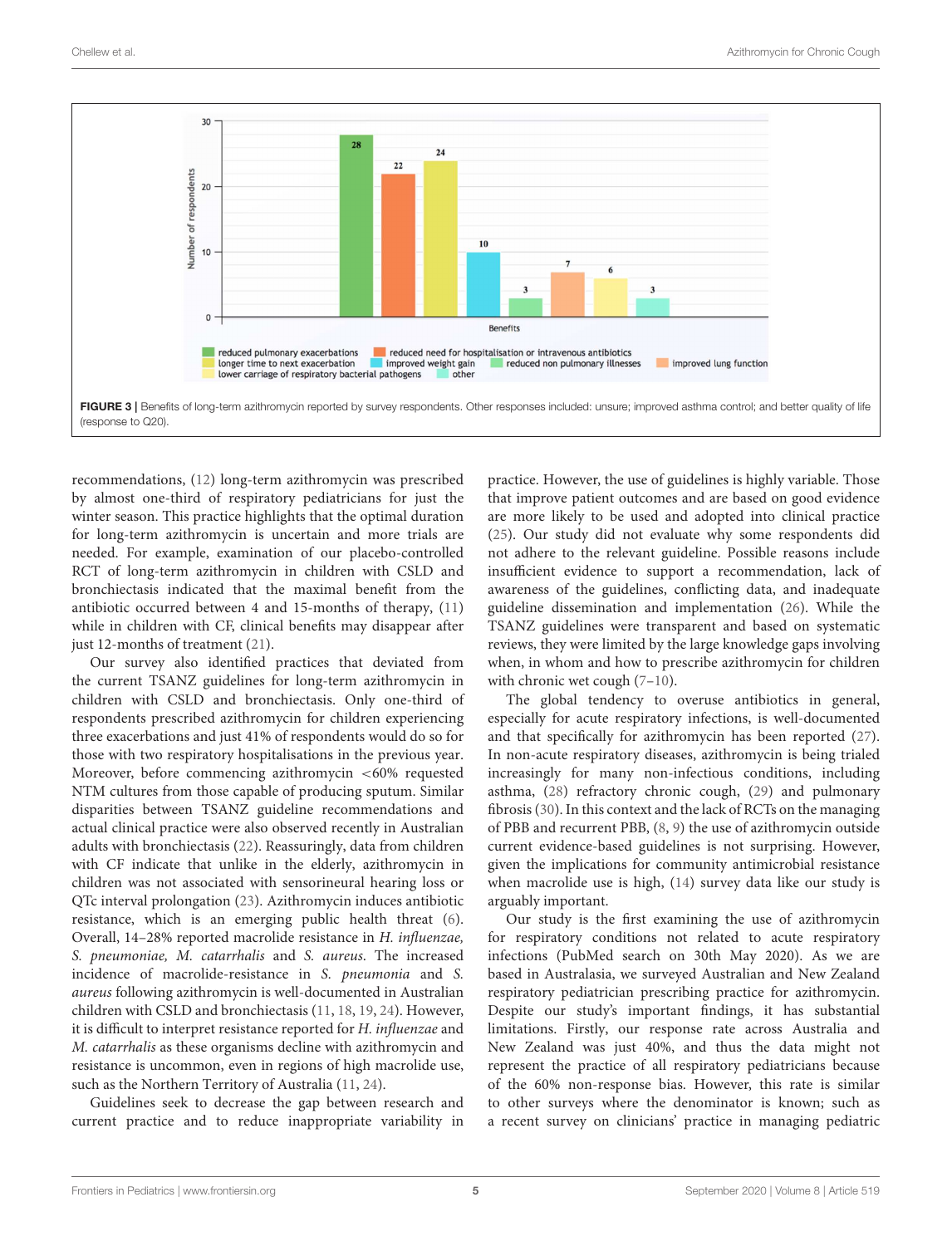Staphylococcus aureus bacteraemia [\(31\)](#page-7-19). Further, the responses are still valid in that they reflect the practice of a sizeable minority of prescribers. Secondly, some questions required data from the last 12-months, introducing the possibility of recall bias with some responses. Thirdly, this survey involved respiratory pediatricians from Australia and New Zealand where relatively high rates of PBB [\(32\)](#page-7-20) and bronchiectasis [\(17\)](#page-7-5) are reported. Consequently, the results may not be generalisable to other populations. Moreover, the practice of experienced respiratory pediatricians who regularly review children with chronic cough may not be representative of other clinicians who can also access the TSANZ guidelines. Finally, the answers provided may not reflect actual practice, and some respondents may also have interpreted certain questions as testing knowledge, rather than reporting their clinical practice and observations. Since answers to the survey were anonymous to help reporting clinical practice more accurately this also prevented clarifying how questions were understood.

In conclusion, respiratory pediatricians participating in this survey from Australia and New Zealand commonly prescribed azithromycin for children with a chronic wet cough. Although they adhered to some recommendations, many had prescription patterns outside the current TSANZ recommendations. Azithromycin prescribing for periods of 6– 24 months should balance the benefits of reduced exacerbation frequency with inducing macrolide resistance, where the impact upon the host microbiome and personal and population health remains uncertain. This survey highlights the importance of closing knowledge gaps around whom, when and for how long azithromycin should be prescribed. Some of this has been addressed recently for acute exacerbations of CSLD and bronchiectasis, [\(16,](#page-7-4) [17,](#page-7-5) [19\)](#page-7-7) which now needs to be reflected in updated evidence-based national guidelines. In parallel, increasing practitioner awareness and knowledge of appropriate azithromycin prescribing for children with chronic wet cough should continue as this is as important as developing and updating evidence-based guidelines.

## **REFERENCES**

- <span id="page-6-0"></span>1. Chang AB, Bush A, Grimwood K. Bronchiectasis in children: diagnosis and treatment. Lancet. (2018) 392:866–79. doi: [10.1016/S0140-6736\(18\)31554-X](https://doi.org/10.1016/S0140-6736(18)31554-X)
- <span id="page-6-1"></span>2. Redding GJ, Carter ER. Chronic suppurative lung disease in children: definition and spectrum of disease. Front Pediatr. (2017) 5:30. doi: [10.3389/fped.2017.00030](https://doi.org/10.3389/fped.2017.00030)
- <span id="page-6-2"></span>3. Chang AB, Robertson CF, Van Asperen PP, Glasgow NJ, Mellis CM, Master B, et al. A multi-centre study on chronic cough in children: burden and etiologies based on standardized management pathway. Chest. (2012) 142:943–50. doi: [10.1378/chest.11-2725](https://doi.org/10.1378/chest.11-2725)
- <span id="page-6-3"></span>4. Parnham MJ, Haber VE, Giamarellos-Bourboulis EJ, Perletti G, Verleden G, Vos R. Azithromycin: mechanism of action and their relevance for clinical applications. Pharmacol Ther. (2014) 143:225–46. doi: [10.1016/j.pharmthera.2014.03.003](https://doi.org/10.1016/j.pharmthera.2014.03.003)
- <span id="page-6-4"></span>5. De Vries JJV, Chang AB, Marchant JM. Comparison of bronchoscopy and bronchoalveolar lavage findings in three types of suppurative lung disease. Pediatr Pulmonol. (2018) 53:467–74. doi: [10.1002/ppul.23952](https://doi.org/10.1002/ppul.23952)
- <span id="page-6-5"></span>6. Serisier D. Risks of population antimicrobial resistance associated with chronic macrolide use for inflammatory airway diseases. Lancet Respir Med. (2013) 1:262–74. doi: [10.1016/S2213-2600\(13\)70038-9](https://doi.org/10.1016/S2213-2600(13)70038-9)

# DATA AVAILABILITY STATEMENT

All datasets presented in this study are included in the article/**[Supplementary Material](#page-6-11)**.

## ETHICS STATEMENT

The Gold Coast Hospital and Health Services Human Research Ethics Committee approved this study (HREC/18/QGC/40).

# AUTHOR CONTRIBUTIONS

NC, KG, and AC contributed to the development of the questionnaire. NC primarily wrote the manuscript. KG and AC were involved in the planning of the study, discussion of results, and finalization of the paper. All authors contributed to the article and approved the submitted version.

## FUNDING

Publication was funded by National Health and Medical Research Council (NHMRC) Centre of Research Excellence for bronchiectasis in children grant (APP1170958).

## ACKNOWLEDGMENTS

The authors would like to acknowledge the qualitative research team at Gold Coast Health who assisted with the format of the SurveyMonkey questionnaire and the Pediatric Special Interest Group of the Thoracic Society of Australia and New Zealand for their contribution and responses to this survey.

## SUPPLEMENTARY MATERIAL

<span id="page-6-11"></span>The Supplementary Material for this article can be found [online at: https://www.frontiersin.org/articles/10.3389/fped.](https://www.frontiersin.org/articles/10.3389/fped.2020.00519/full#supplementary-material) 2020.00519/full#supplementary-material

- <span id="page-6-6"></span>7. Chang AB, Landau LI, Van Asperen PP, Glasgow NJ, Robertson CF, Marchant JM et al. The Thoracic Society of Australia and New Zealand. Position statement. Cough in children: definitions and clinical evaluation. Med J Aust. (2006) 184(8):398–403. doi: [10.5694/j.1326-5377.2006.tb00290](https://doi.org/10.5694/j.1326-5377.2006.tb00290)
- <span id="page-6-7"></span>8. Kantar A, Chang AB, Shields MD, Marchant JM, Grimwood K, Grigg J, et al. ERS statement on protracted bacterial bronchitis in children. Eur Respir J. [\(2017\) 50:1602139. doi: 10.1183/13993003.](https://doi.org/10.1183/13993003.02139-2016) 02139-2016
- <span id="page-6-8"></span>9. Chang AB, Oppenheimer JJ, Weinberger MM, Rubin BK, Grant CC, Weir K, et al. Management of children with chronic wet cough and protracted bacterial bronchitis. CHEST guideline and expert panel report. Chest. (2017) 151:884–90. doi: [10.1016/j.chest.2017.01.025](https://doi.org/10.1016/j.chest.2017.01.025)
- <span id="page-6-9"></span>10. Chang AB, Bell SC, King PT, Torzillo PJ, King PT, Maguire G, et al. Chronic suppurative lung disease and bronchiectasis in children and adults in Australia and New Zealand. Thoracic Society of Australia and New Zealand guidelines. Med J Aust. [\(2015\) 202:21–3. doi: 10.5694/mja14.](https://doi.org/10.5694/mja14.00287) 00287
- <span id="page-6-10"></span>11. Valery PC, Morris PS, Byrnes CA, Grimwood K, Torzillo P, Bauert PA, et al. Long-term azithromycin for Indigenous children with noncystic-fibrosis bronchiectasis or chronic suppurative lung disease (Bronchiectasis Intervention Study): a multi-centre, double-blind,